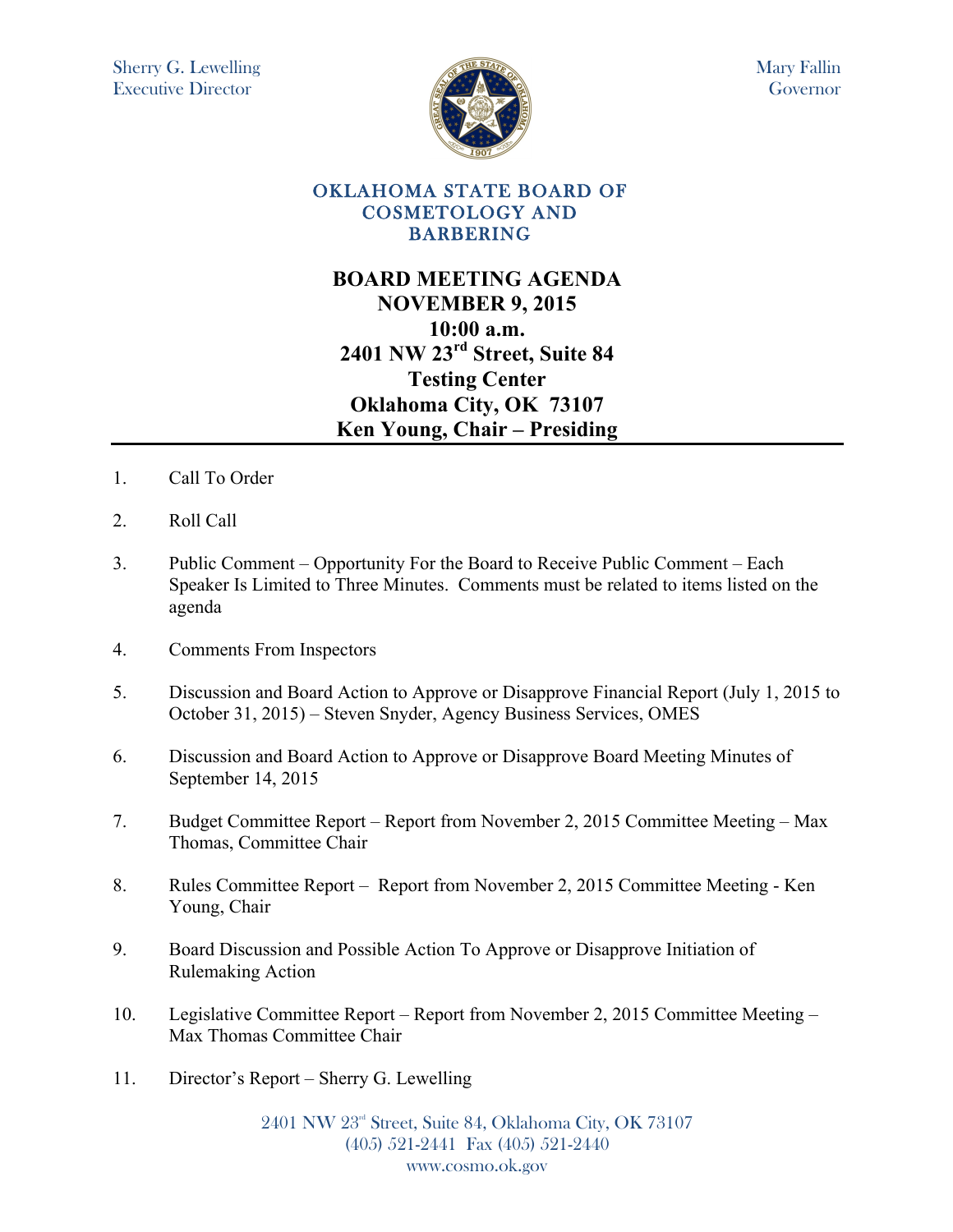

Page 2

- 12. Performance Appraisal Committee Report Report from November 9, 2015 Committee Meeting - Janet Dale Webb, Committee Chair
- 13. Performance Evaluation and Discussion and Board Action To Approve or Disapprove Salary Increase of Executive Director, Sherry G. Lewelling. Proposed Executive Session for Discussion of the Above Pursuant to 25 O.S.  $\S 307 (B)(1)$

14. Hearings

In each case listed below, the Board may vote to enter into Executive Session pursuant to 25 O.S.  $§ 307(B)(8).$ 

Case No. 2015-001 In the Matter of the Complaint Against Teresa Hog Phung #84799

Case No. 2015-002 In the Matter of the Complaint Against Thu Ha Thi Doan #95186

Case No. 2015-003 In the Matter of the Complaint Against Yen Ngoc Nguyen #97367

Case No. 2015-004 In the Matter of the Complaint Against Thao Thi Trang Bui #102112

Case No. 2015-005 In the Matter of the Complaint Against Bini Thi Co #102165

Case No. 2015-006 In the Matter of the Complaint Against Thuan Quoc Tran #106571

Case No. 2015-007 In the Matter of the Complaint Against Kim Thi Nguyen #131434

Case No. 2015-008 In the Matter of the Complaint Against Phuc Thi Hong Le #139182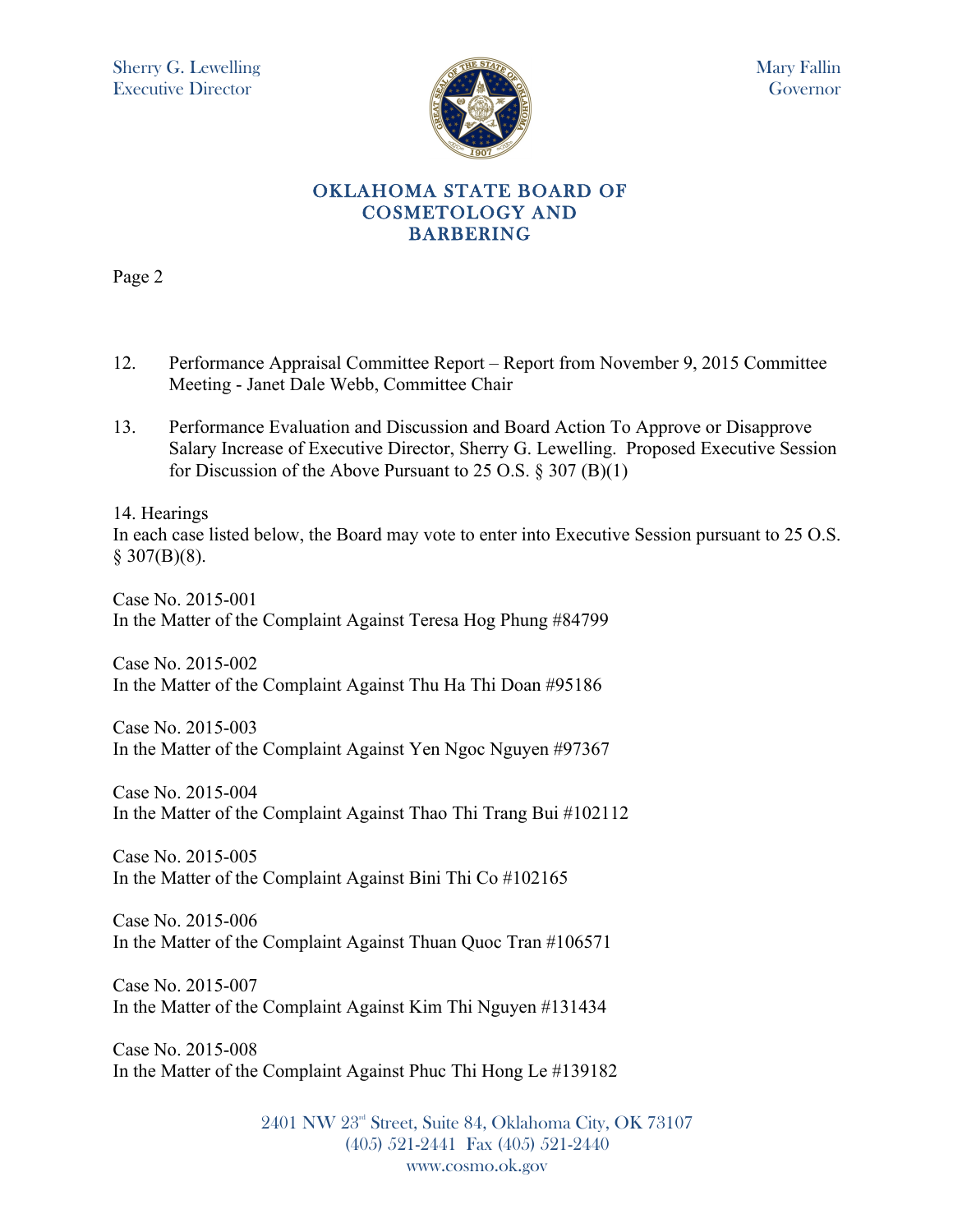

Page 3

Case No. 2015-009 In the Matter of the Complaint Against Giam M. Do #139209

Case No. 2015-010 In the Matter of the Complaint Against Huong Thi Lan Tran #139414

Case No. 2015-011 In the Matter of the Complaint Against Nguyen Trung Hoang #139530

Case No. 2015-012 In the Matter of the Complaint Against Sang Thi Nguyen #139531

Case No. 2015-013 In the Matter of the Complaint Against Tuyen Mong Ho #139537

Case No. 2015-014 In the Matter of the Complaint Against Ily Thi Tran #139584

Case No. 2015-015 In the Matter of the Complaint Against Chi Thi Nguyen #139627

Case No. 2015-016 In the Matter of the Complaint Against Danhuyen N. Ton #139635

Case No. 2015-017 In the Matter of the Complaint Against Mai Thi Nguyen #139636

Case No. 2015-018 In the Matter of the Complaint Against Thuy T. Vo #139638

Case No. 2015-019 In the Matter of the Complaint Against Quynh Nhu Thi Mai #139688

Case No. 2015-020 In the Matter of the Complaint Against Anh Nguyet Hung #139705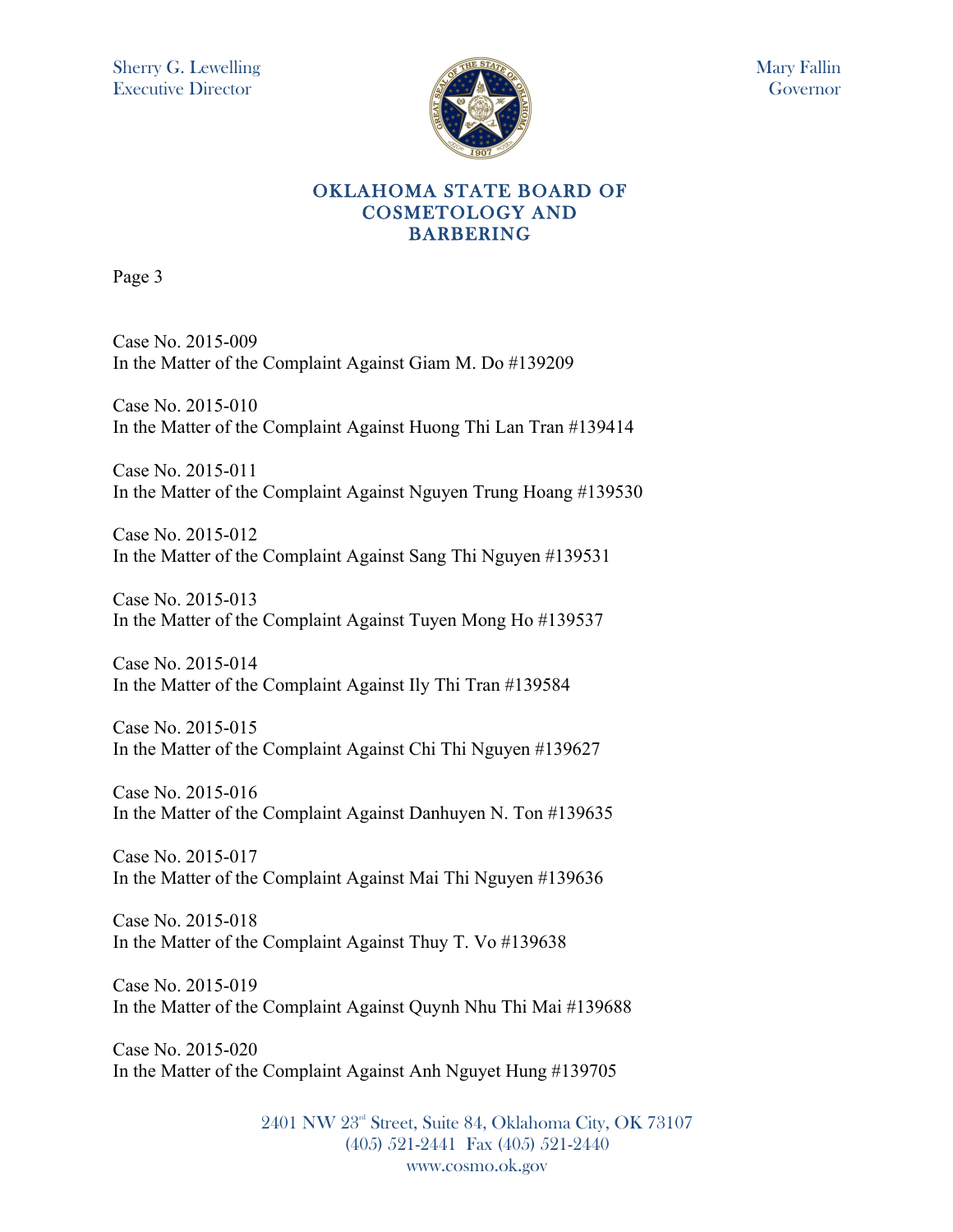

Page 4

Case No. 2015-021 In the Matter of the Complaint Against Giang T Phan #139715

Case No. 2015-022 In the Matter of the Complaint Against Trung Le Dao #139761

Case No. 2015-023 In the Matter of the Complaint Against Huong Thi Mong Nguyen #139765

Case No. 2015-024 In the Matter of the Complaint Against Ba T. Vo #139823

Case No. 2015-025 In the Matter of the Complaint Against Huang Thi Pham #146090

Case No. 2015-026 In the Matter of the Complaint Against Mercedes Diaz #146157

Case No. 2015-027 In the Matter of the Complaint Against Trang T. Nguyen #149036

Case No. 2015-028 In the Matter of the Complaint Against Nancy Ngoc Nguyen #149957

Case No. 2015-029 In the Matter of the Complaint Against Tina Tran #150301

Case No. 2015-030 In the Matter of the Complaint Against Cuong Van Lou #156416

Case No. 2015-031 In the Matter of the Complaint Against Phong Duy Nguyen #156418

Case No. 2015-032 In the Matter of the Complaint Against Pa San Htee #156419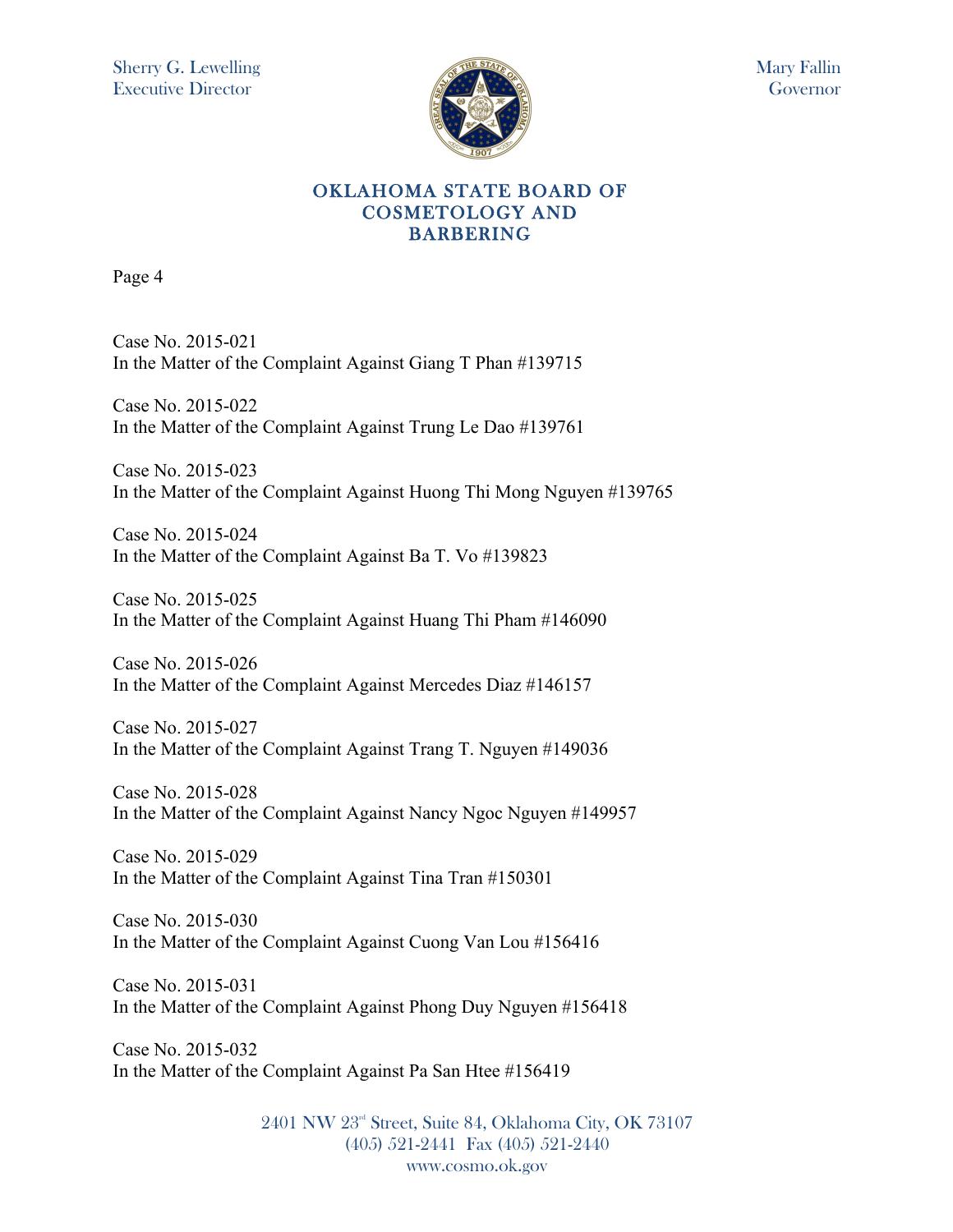

Page 5

Case No. 2015-033 In the Matter of the Complaint Against Anh M. Tran #156420

Case No. 2015-034 In the Matter of the Complaint Against Nhung Thi Tran #156424

Case No. 2015-035 In the Matter of the Complaint Against Ngan T. Pham #156425

Case No. 2015-036 In the Matter of the Complaint Against Hoan Thi Nguyen #156436

Case No. 2015-037 In the Matter of the Complaint Against Vien Ba Lam Do #156440

Case No. 2015-038 In the Matter of the Complaint Against Thao Thi Thach Nguyen #156441

Case No. 2015-039 In the Matter of the Complaint Against Truc Thu Thanh Pham #156451

Case No. 2015-040 In the Matter of the Complaint Against Le T. Kim #156445

Case No. 2015-041 In the Matter of the Complaint Against Ha Khanh Ly #156480

Case No. 2015-042 In the Matter of the Complaint Against Vu Hoang Le #156492

Case No. 2015-043 In the Matter of the Complaint Against Linh T. Nguyen #162614

Case No. 2015-044 In the Matter of the Complaint Against Hanh M. Ha #164739